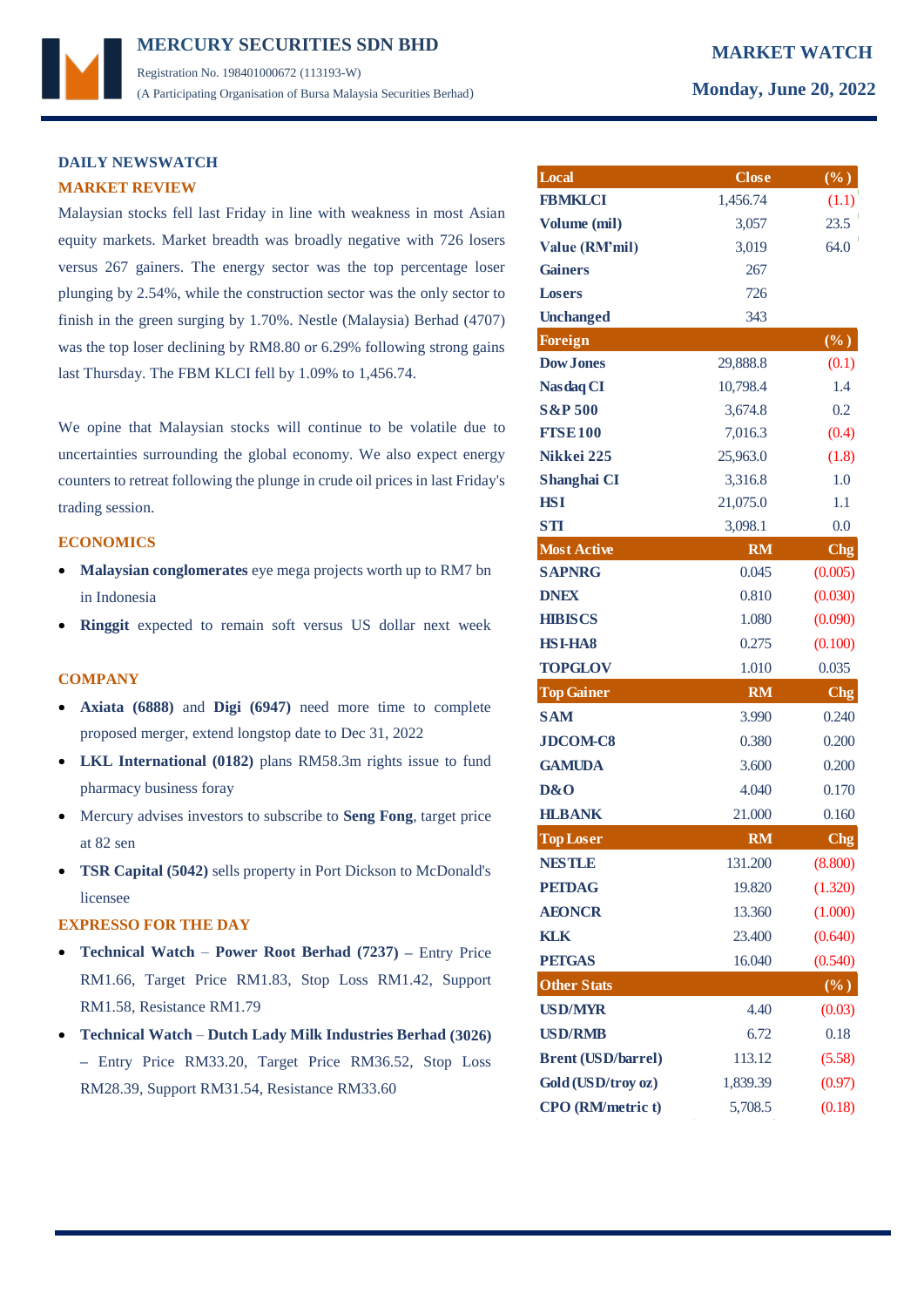

(A Participating Organisation of Bursa Malaysia Securities Berhad) **Monday, June 20, 2022**

## **DAILY NEWSWATCH ECONOMICS**

**Several Malaysian conglomerates** are currently in talks to secure mega development projects in Indonesia, estimated to be worth a total of between RM5 bn and RM7 bn. (The Edge)

**The ringgit** is expected to remain soft against the US dollar next week, driven by bearish outlook on the global economic front, said an analyst. (The Edge)

## **COMPANY**

**Axiata Group Bhd (6888)** and **Digi.com Bhd (6947)** need more time to fulfil conditions that have been set out in the conditional share purchase agreement signed on June 21, 2021 to merge their local mobile service operations. (The Edge)

LKL International Bhd (0182) has proposed to undertake a renounceable rights issue with free warrants to raise up to RM58.3m to fund its diversification into the pharmacy business. (The Edge)

Mercury Securities is recommending investors to "subscribe" to soon-to-be listed **Seng Fong Holdings Bhd** at an initial public offering price of 75 sen and a target price of 82 sen based on financial year ending June 30, 2023 earnings per share of 7.2 sen and a price-earnings ratio of 11.4 times in line with the industrial sector's one-year forward. (The Edge)

**TSR Capital Bhd (5042)** is disposing of a property in Port Dickson to Malaysia's McDonald's licensee Gerbang Alaf Restaurants Sdn Bhd. In a bourse filing, TSR Capital said it is selling part of a land measuring 36,617 sq ft together with a McDonald's restaurant erected on it for RM6m. (The Edge)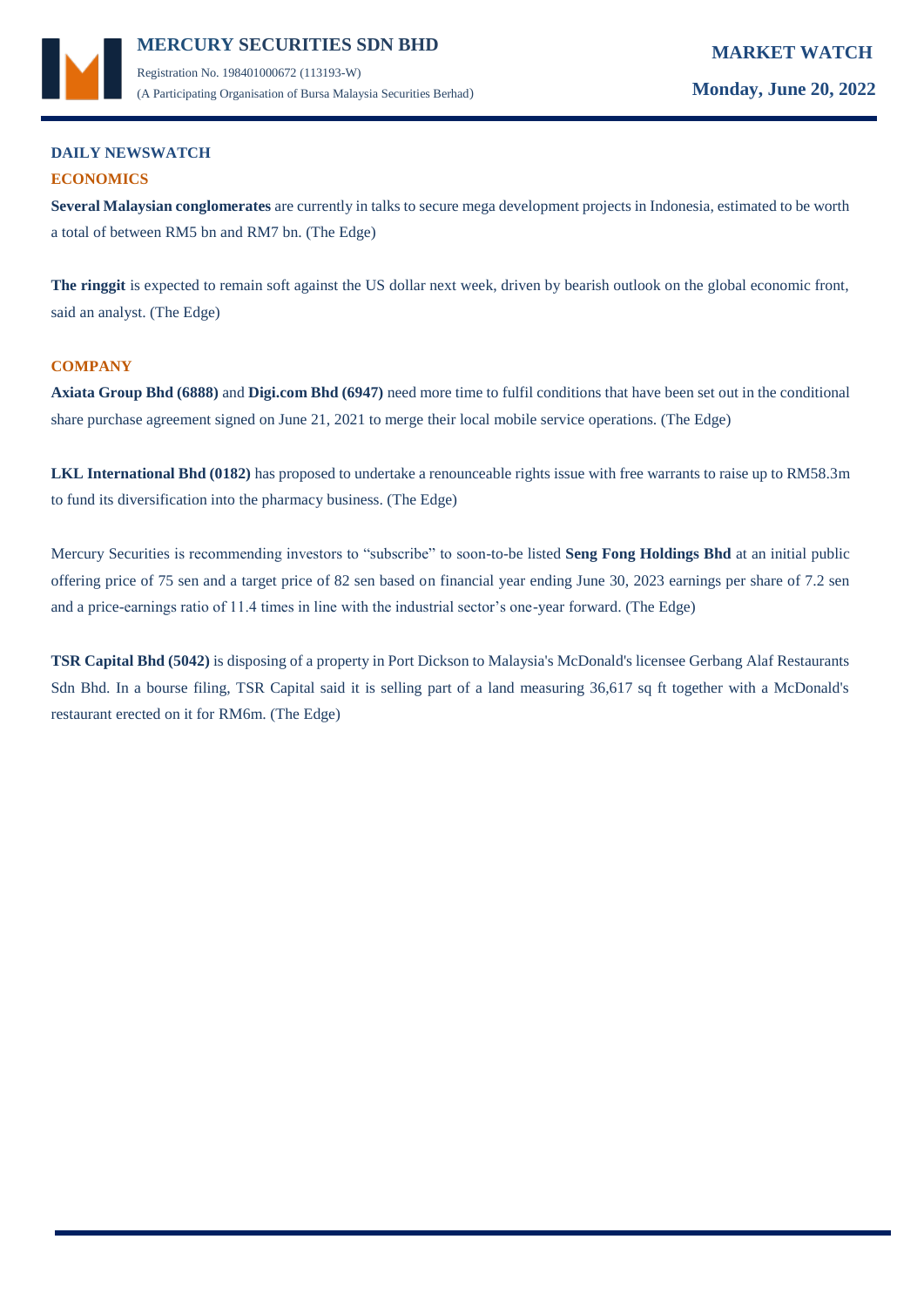Registration No. 198401000672 (113193-W) (A Participating Organisation of Bursa Malaysia Securities Berhad) **Monday, June 20, 2022**

On an uptrend, the stock is currently trading above the MA20. We think there is a potential reversal supported by a bullish marubozu, and a

With higher volatility as seen from an expanding bollinger band, we think that prices could potentially trade with higher downside risk moving forward. Trading within the 2SD, we project a 10% upside to the current price, expect EMA and SMA to hold moving forward.

**Potential Upside Bloomberg Analyst Ratings**

# **Power Root Berhad**

**Investment Highlights**

**Technical Watch - "BUY on Potential Reversal"**

**Bloomberg: PWRT MK | KLSE Stock Code: 7237**

strong momentum on the stock  $(RSI > 50)$ .

**10.0%**

## **Main Market Consumer Products & Services Subsector – F & B**

**Current Price: RM1.66 Target Price: RM1.83**

### **Company Overview**

Power Root Bhd bottles beverages. The Company produces ready-to-drink coffee, tea, and energy drinks.



#### **Fundamentals**

|                                                             | $2Y$ Avg $(x)$ | $5Y$ Avg $(x)$ | $10Y$ Avg $(x)$ |  |  |  |  |
|-------------------------------------------------------------|----------------|----------------|-----------------|--|--|--|--|
| P/E                                                         | 29.4           | 25.1           | 16.9            |  |  |  |  |
| P/B                                                         | 2.5            | 2.5            |                 |  |  |  |  |
| P/CF                                                        | 16.7           | 17.7           | 13.5            |  |  |  |  |
| P/S                                                         | 9. ا           |                |                 |  |  |  |  |
| $C = \text{Coshflow}$ par share $S = \text{Cake}$ par share |                |                |                 |  |  |  |  |

**CF** – Cashflow per share, S – Sales per share **Ronnie Tan** 

ronnie-tan@mersec.com.my

| <b>Entry Price</b>          | RM1.66                          |
|-----------------------------|---------------------------------|
| Market Cap (m)              | RM655.7                         |
| 52w high                    | <b>RM1.81</b>                   |
| 52w low                     | RM1.24                          |
| <b>Stop Loss</b>            | RM1.42                          |
| <b>Immediate Support</b>    | RM1.58                          |
| <b>Immediate Resistance</b> | RM1.79 (Previous high)          |
| Moving Average (EMA)        | <b>Bullish</b>                  |
| Moving Average (SMA)        | <b>Bullish</b>                  |
| Bollinger Bands (Long Run)  | More volatile over the long run |
| <b>RSI</b>                  | <b>Strong Momentum</b>          |
| Volume (4-Weeks Average)    | 212,014.3                       |
|                             |                                 |

**Buys: 2 Holds: 2 Sells: 0**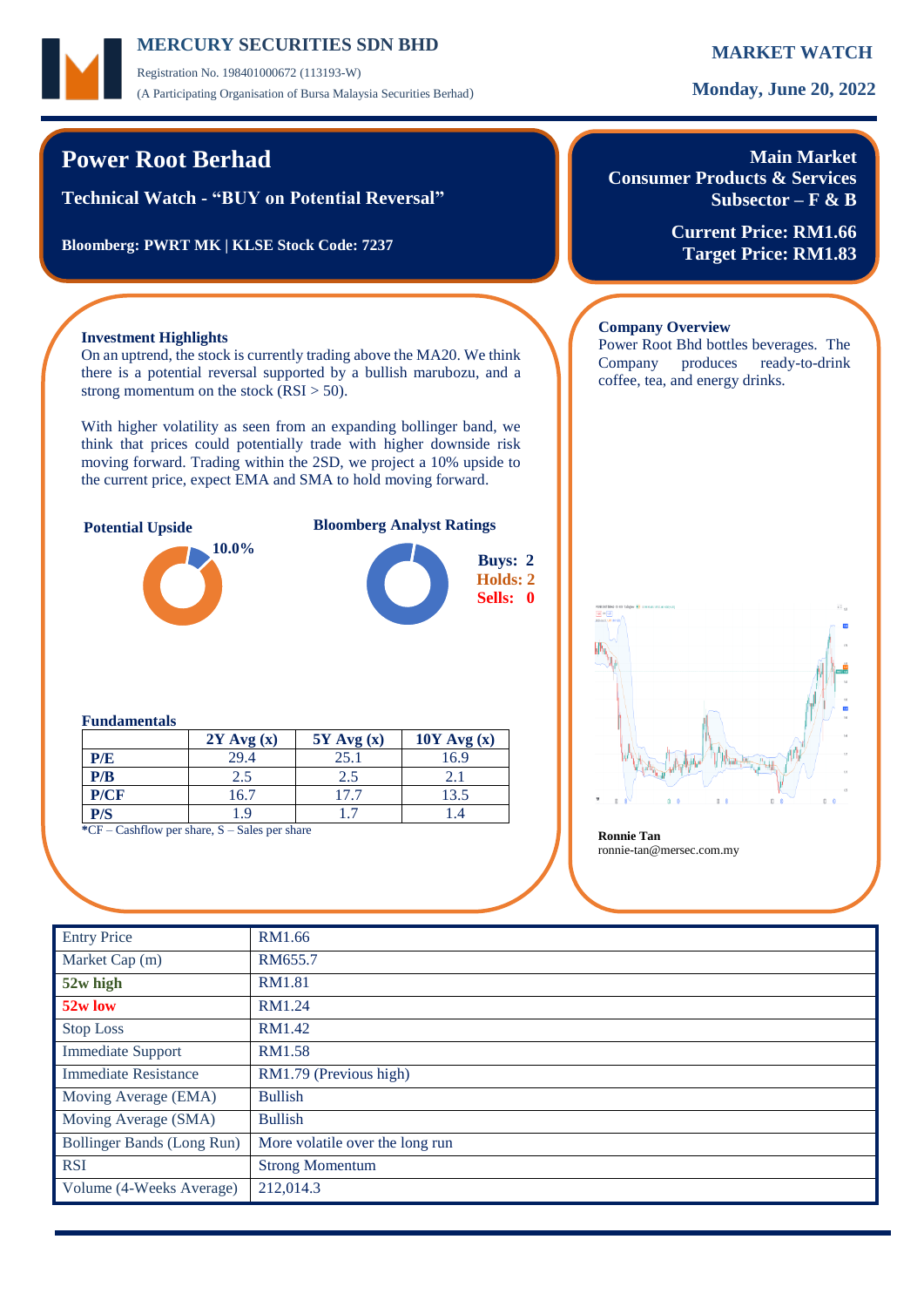Registration No. 198401000672 (113193-W) (A Participating Organisation of Bursa Malaysia Securities Berhad) **Monday, June 20, 2022**

# **Dutch Lady Milk Industries Berhad**

**Technical Watch - "BUY on Potential Reversal"**

**Bloomberg: DLM MK | KLSE Stock Code: 3026**

## **Main Market Consumer Products & Services Subsector – F & B**

**Current Price: RM33.20 Target Price: RM36.52**

Dutch Lady Milk Industries Berhad manufactures sweetened condensed milk, milk powder, dairy products, and

### **Investment Highlights**

On a downtrend, the stock is currently trading below the MA20. We think that there is a potential reversal supported by an inverted hammer coupled with a strong momentum on the stock  $(RSI > 50)$ .

With higher volatility as seen from an expanding bollinger band, we think that prices could potentially trade with higher downside risk. Trading within 2SD, we project a 10% upside to the current price, expect EMA and SMA to crossover moving forward.



### **Potential Upside Bloomberg Analyst Ratings**





# **Fundamentals**

|      | $2Y$ Avg $(x)$ | $5Y$ Avg $(x)$ | $10Y$ Avg (x) |
|------|----------------|----------------|---------------|
| P/E  | 23.9           | 27.4           | 23.2          |
| P/BV | 10.6           | 20.9           | 17.0          |
| P/CF | 16.9           | 31.5           | 23.7          |
| P/S  | 2.0            | 2.8            |               |

**\***CF – Cashflow per share, S – Sales per share **Ronnie Tan**

# ronnie-tan@mersec.com.my

**Company Overview**

fruit juice drinks.

| <b>Entry Price</b>          | RM33.20                         |
|-----------------------------|---------------------------------|
| Market Cap (m)              | RM2,124.8                       |
| 52w high                    | RM35.70                         |
| 52w low                     | RM31.92                         |
| <b>Stop Loss</b>            | RM28.39                         |
| <b>Immediate Support</b>    | RM31.54                         |
| <b>Immediate Resistance</b> | RM33.60 (Previous high)         |
| Moving Average (EMA)        | <b>Bearish</b>                  |
| Moving Average (SMA)        | <b>Bearish</b>                  |
| Bollinger Bands (Long Run)  | More volatile over the long run |
| <b>RSI</b>                  | <b>Rising Momentum</b>          |
| Volume (4-Weeks Average)    | 5,619.3                         |
|                             |                                 |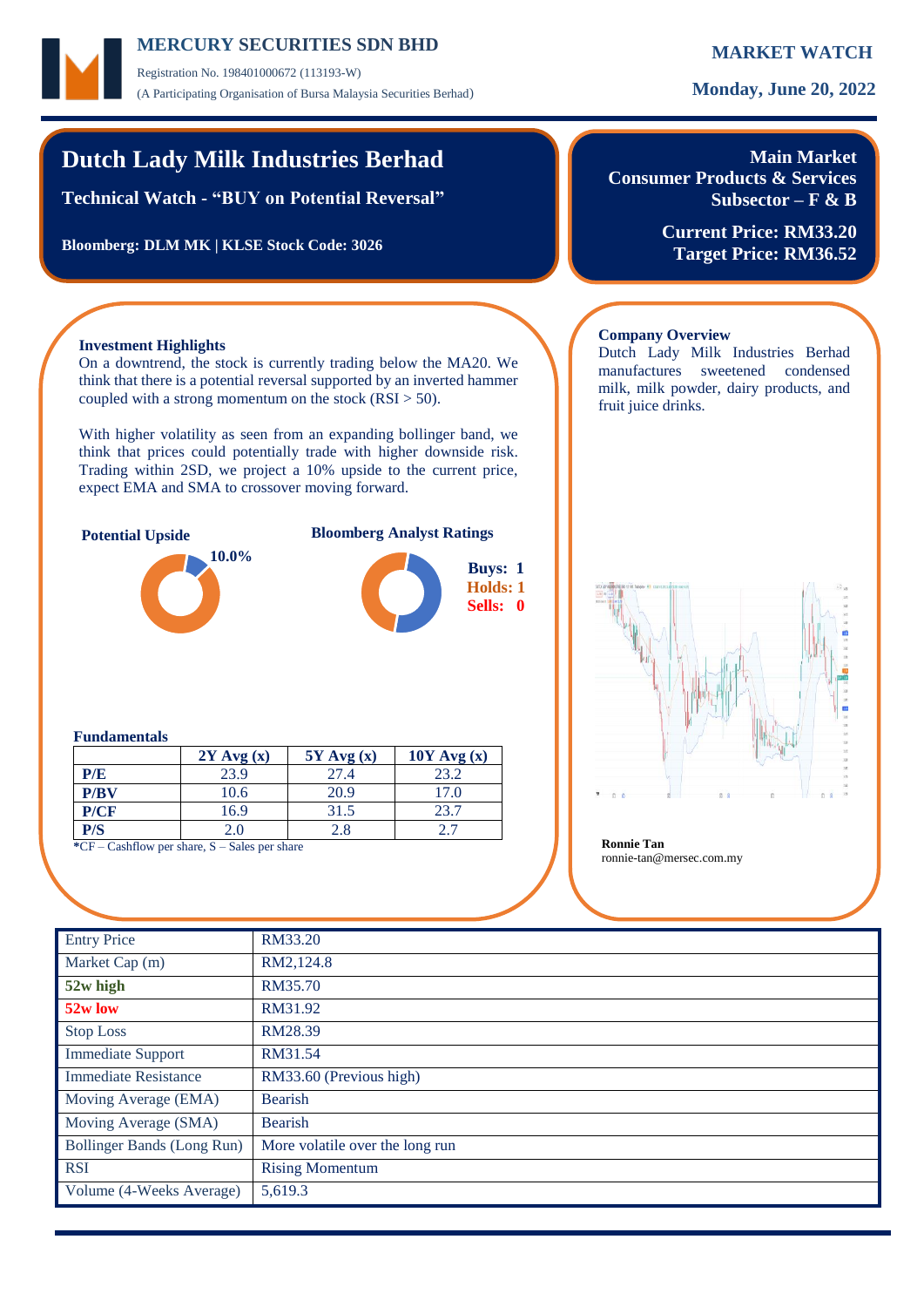

Registration No. 198401000672 (113193-W) (A Participating Organisation of Bursa Malaysia Securities Berhad) **Monday, June 20, 2022**

## **TECHNICAL ANALYSIS SCOREBOARD**

| <b>Recommendation</b><br><b>Date</b>                               | <b>Stock</b>        | Code | <b>Entry</b><br>(RM) | <b>Prev</b><br><b>Close</b><br>(RM) | <b>Stop</b><br><b>Loss</b><br>(RM) | <b>TP</b><br>(RM) | Day<br><b>Change</b><br>$(\%)$ | Gain/<br>Loss<br>from TP<br>(%) | <b>Remark</b>            |
|--------------------------------------------------------------------|---------------------|------|----------------------|-------------------------------------|------------------------------------|-------------------|--------------------------------|---------------------------------|--------------------------|
| 20/5/2022                                                          | GentingBhd          | 3182 | 4.880                | 4.560                               | 4.650                              | 5.350             | $-1.3$                         | $-6.6$                          | <b>SL Triggered</b>      |
| 20/5/2022                                                          | Hengyuan            | 4324 | 7.230                | 4.740                               | 6.180                              | 7.950             | $-2.5$                         | $-34.4$                         | <b>SL Triggered</b>      |
| 23/5/2022                                                          | Caely               | 7154 | 0.410                | 0.360                               | 0.350                              | 0.450             | $-7.7$                         | $-12.2$                         |                          |
| 23/5/2022                                                          | Flbhd               | 5197 | 1.520                | 1.250                               | 1.300                              | 1.670             | $-2.3$                         | $-17.8$                         | SL Triggered             |
| 24/5/2022                                                          | GentingBhd          | 3182 | 4.900                | 4.560                               | 4.190                              | 5.390             | $-1.3$                         | $-6.9$                          |                          |
| 24/5/2022                                                          | <b>GOB</b>          | 1147 | 0.310                | 0.275                               | 0.260                              | 0.340             | $-1.8$                         | $-11.3$                         | <b>SL Triggered</b>      |
| 25/5/2022                                                          | Tambun              | 5191 | 1.020                | 0.835                               | 0.870                              | 1.120             | $-2.3$                         | $-18.1$                         | <b>SL Triggered</b>      |
| 25/5/2022                                                          | <b>SCGM</b>         | 7247 | 2.400                | 2.280                               | 2.050                              | 2.640             | $-0.9$                         | $-5.0$                          |                          |
| 26/5/2022                                                          | Genetec             | 0104 | 2.390                | 2.040                               | 2.040                              | 2.630             | 1.0                            | $-14.6$                         |                          |
| 26/5/2022                                                          | <b>Bumi</b>         | 5210 | 0.440                | 0.405                               | 0.380                              | 0.480             | $-1.2$                         | $-8.0$                          |                          |
| 27/5/2022                                                          | Choobee             | 5797 | 2.360                | 1.970                               | 2.020                              | 2.600             | $-3.0$                         | $-16.5$                         | SL Triggered             |
| 27/5/2022                                                          | <b>EPMB</b>         | 7773 | 1.100                | 0.935                               | 0.940                              | 1.210             | $-2.6$                         | $-15.0$                         | <b>SL Triggered</b>      |
| 30/5/2022                                                          | Jag                 | 0024 | 0.390                | 0.345                               | 0.320                              | 0.430             | 0.0                            | $-11.5$                         |                          |
| 30/5/2022                                                          | Padini              | 7052 | 3.200                | 3.260                               | 2.800                              | 3.520             | $-1.2$                         | 1.9                             |                          |
| 31/5/2022                                                          | Hexind              | 0161 | 0.320                | 0.345                               | 0.270                              | 0.350             | 0.0                            | 7.8                             | ÷,                       |
| 31/5/2022                                                          | <b>Myeg</b>         | 0138 | 0.890                | 0.835                               | 0.760                              | 0.980             | $-4.0$                         | $-6.2$                          | $\overline{\phantom{a}}$ |
| 1/6/2022                                                           | PIE                 | 7095 | 3.050                | 3.050                               | 2.610                              | 3.360             | 0.0                            | 0.0                             | ۰                        |
| 1/6/2022                                                           | Hextar              | 5151 | 1.670                | 1.530                               | 1.430                              | 1.840             | $-2.5$                         | $-8.4$                          | $\overline{\phantom{a}}$ |
| 2/6/2022                                                           | GentingBhd          | 3182 | 5.200                | 4.560                               | 4.450                              | 5.720             | $-1.3$                         | $-12.3$                         | $\overline{\phantom{a}}$ |
| 2/6/2022                                                           | <b>Scientex</b>     | 4731 | 3.710                | 3.520                               | 3.170                              | 4.080             | 0.6                            | $-5.1$                          | ä,                       |
| 3/6/2022                                                           | Guan                | 5102 | 2.610                | 2.450                               | 2.219                              | 2.880             | $-0.8$                         | $-6.1$                          |                          |
| 3/6/2022                                                           | Inari               | 0166 | 2.810                | 2.580                               | 2.400                              | 3.090             | $-2.6$                         | $-8.2$                          |                          |
| 7/6/2022                                                           | Sedania             | 0178 | 0.460                | 0.405                               | 0.390                              | 0.500             | 1.3                            | $-12.0$                         | SL Triggered             |
| 7/6/2022                                                           | Jtiasa              | 4383 | 0.760                | 0.650                               | 0.650                              | 0.830             | $-5.1$                         | $-14.5$                         |                          |
| 8/6/2022                                                           | <b>AEON</b>         | 6599 | 1.530                | 1.430                               | 1.310                              | 1.680             | $-0.7$                         | $-6.5$                          |                          |
| 8/6/2022                                                           | <b>Bonia</b>        | 9288 | 2.700                | 2.370                               | 2.310                              | 2.870             | $-1.7$                         | $-12.2$                         |                          |
| 9/6/2022                                                           | F&N                 | 3689 | 22.550               | 19.700                              | 17.530                             | 20.500            | $-1.5$                         | $-12.6$                         |                          |
| 9/6/2022                                                           | PIE                 | 7095 | 3.700                | 3.050                               | 2.870                              | 3.360             | 0.0                            | $-17.6$                         |                          |
| 10/6/2022                                                          | Westports           | 5246 | 3.650                | 3.550                               | 3.120                              | 4.020             | $-0.3$                         | $-2.7$                          |                          |
| 10/6/2022                                                          | <b>KFIMA</b>        | 6491 | 2.810                | 2.470                               | 2.400                              | 3.090             | $-2.0$                         | $-12.1$                         |                          |
| 13/6/2022                                                          | <b>DUFU</b>         | 7233 | 2.860                | 2.720                               | 2.450                              | 3.150             | 1.1                            | $-4.9$                          |                          |
| 13/6/2022                                                          | <b>MISC</b>         | 3816 | 7.150                | 7.220                               | 6.110                              | 7.870             | $-0.7$                         | 1.0                             |                          |
| 14/6/2022                                                          | PublicBank          | 1295 | 4.480                | 4.480                               | 3.830                              | 4.930             | $-1.5$                         | 0.0                             |                          |
| 14/6/2022                                                          | <b>IOICORP</b>      | 1961 | 4.060                | 3.960                               | 3.470                              | 4.470             | $-1.7$                         | $-2.5$                          |                          |
| 15/6/2022                                                          | ToyoVen             | 7173 | 0.550                | 0.565                               | 0.470                              | 0.610             | $-6.6$                         | 2.7                             | TP Achieved              |
| 15/6/2022                                                          | FarmFresh           | 5306 | 1.600                | 1.550                               | 1.370                              | 1.760             | $-1.3$                         | $-3.1$                          |                          |
| 16/6/2022                                                          | <b>HLIndustries</b> | 3301 | 8.860                | 8.770                               | 7.580                              | 9.750             | $-1.5$                         | $-1.0$                          |                          |
| 16/6/2022                                                          | ChongBee            | 5797 | 2.010                | 1.970                               | 1.720                              | 2.210             | $-3.0$                         | $-2.0$                          |                          |
| 17/6/2022                                                          | PowerRoot           | 7237 | 1.660                | 1.670                               | 1.420                              | 1.830             | 3.1                            | 0.6                             |                          |
| 17/6/2022                                                          | DutchLady           | 3026 | 33.200               | 33.200                              | 28.390                             | 36.520            | 0.1                            | 0.0                             |                          |
| $T_{\boldsymbol{D-T} area}$ of $\boldsymbol{p}_{\boldsymbol{r} i}$ |                     |      |                      |                                     |                                    |                   |                                |                                 |                          |

 *\*TP=Target Price*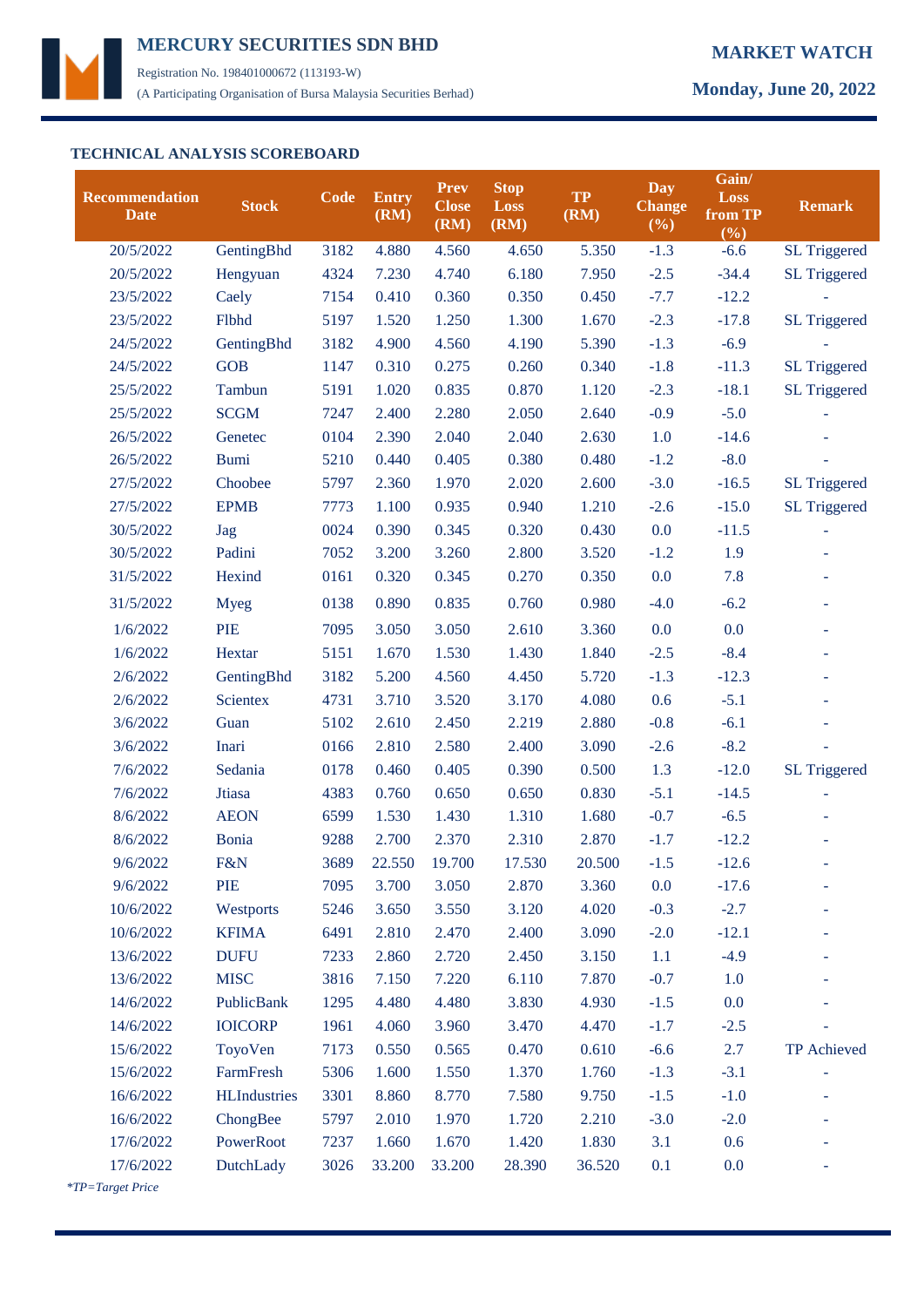Registration No. 198401000672 (113193-W) (A Participating Organisation of Bursa Malaysia Securities Berhad) **Monday, June 20, 2022**

### **STOCK SELECTION BASED ON DIVIDEND YIELD**

| <b>Company</b>                        | <b>Sector</b> | <b>Price</b><br><b>RM</b> | <b>Dividend / Share</b><br><b>RM</b> | <b>Dividend Yield</b><br>$(\%)$ |
|---------------------------------------|---------------|---------------------------|--------------------------------------|---------------------------------|
| <b>AmFirst REIT</b>                   | <b>REIT</b>   | 0.380                     | 0.04                                 | 10.2                            |
| <b>SHL Consolidated Bhd</b>           | Property      | 1.850                     | 0.18                                 | 9.7                             |
| <b>British American Tobacco Malay</b> | Consumer      | 11.500                    | 0.89                                 | 7.8                             |
| Pharmaniaga Bhd                       | Consumer      | 0.605                     | 0.05                                 | 7.6                             |
| <b>UOA REIT</b>                       | <b>REIT</b>   | 1.160                     | 0.09                                 | 7.4                             |
| Al-'Aqar Healthcare REIT              | <b>REIT</b>   | 1.190                     | 0.09                                 | 7.4                             |
| Amanahraya REIT                       | <b>REIT</b>   | 0.635                     | 0.04                                 | 7.0                             |
| Uchi Technologies Bhd                 | Industrial    | 3.010                     | 0.20                                 | 6.6                             |
| <b>Tambun Indah Land Bhd</b>          | Property      | 0.835                     | 0.05                                 | 6.5                             |
| Malayan Banking Bhd                   | Finance       | 8.670                     | 0.56                                 | 6.4                             |
| Magnum Bhd                            | Consumer      | 1.650                     | 0.10                                 | 6.2                             |
| Capitaland Malaysia Trust             | <b>REIT</b>   | 0.555                     | 0.03                                 | 6.1                             |
| Malaysia Building Society Bhd         | Finance       | 0.580                     | 0.04                                 | 6.1                             |
| Matrix Concepts Holdings Bhd          | Property      | 2.400                     | 0.14                                 | 5.9                             |
| Hong Leong Industries Bhd             | Industrial    | 8.780                     | 0.52                                 | 5.9                             |

*Source: Bloomberg*

*User guide: Mercury Securities compile a list of dividend stocks for conservative long term passive investors looking for regular income while keeping the investment intact.*

*Methodology: The list below is made up of stocks that pay high dividend (Estimate dividend yield >4%) and paying dividend consistently (Paid dividend for the last 3 years*)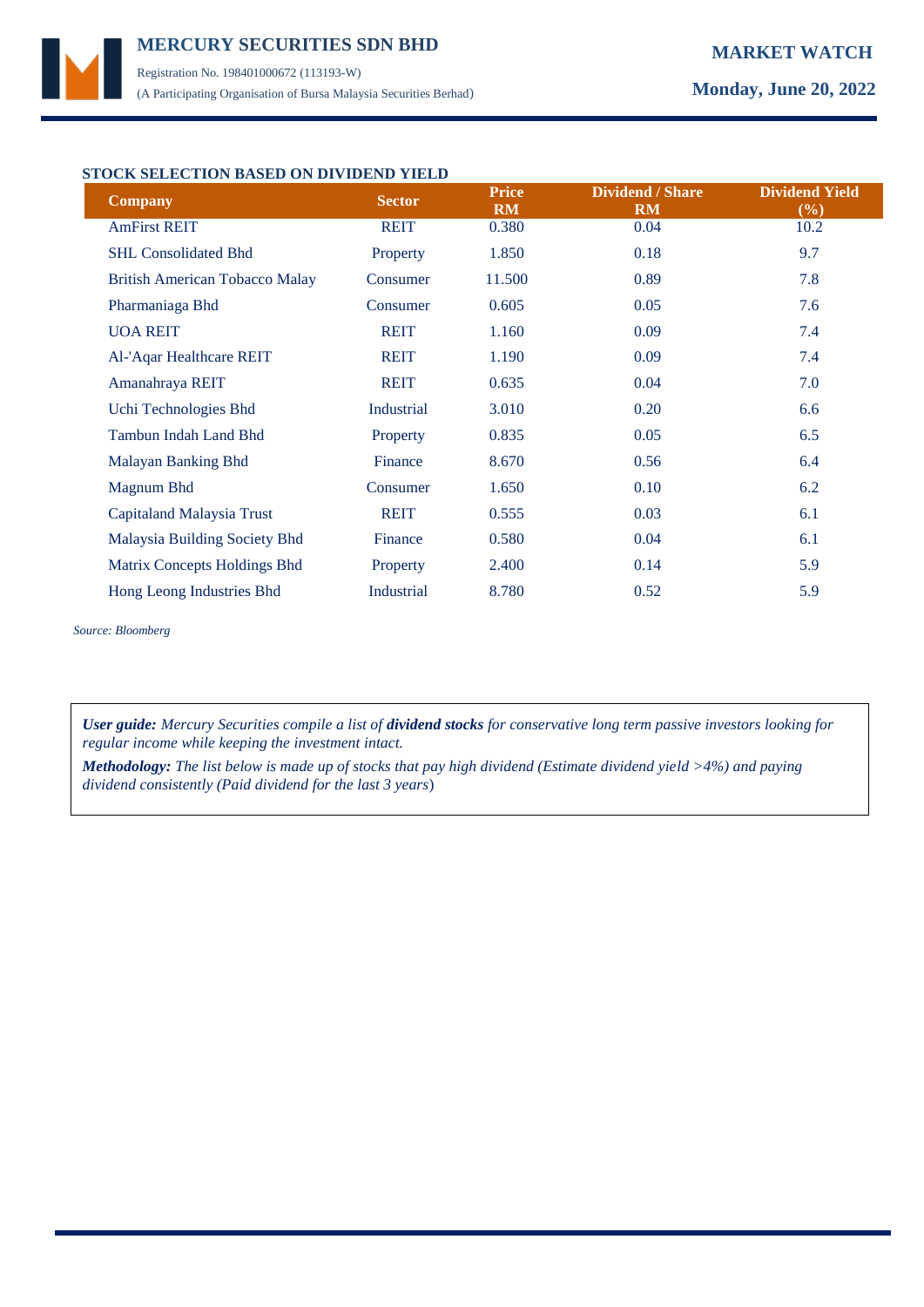

### **SECTORIAL VALUATION**

The chart below depicts the performance of the respective KLCI sectors over a five-year period including the current and forward P/E. The sector's performance is ranked against each other based on absolute returns for that particular year. The user can track the historical performance of respective sectors and notice that the technology sector is the best performing sector over a five-year period between 2016 and 2020 with a compound annual growth rate. The user will also be able to identify sector value based on the current P/E and the corresponding 5-year high, low and average P/E. For example, finance sector PE is currently at 11.4 times against 5-year average P/E of 12.2 times, suggesting financials valuation is in line with the average of 12.2 times.

| <b>Index</b>     | <b>Return</b><br>(%) | <b>Valuation P/E</b><br>(X) |                          |                |                |      |
|------------------|----------------------|-----------------------------|--------------------------|----------------|----------------|------|
|                  | <b>YTD</b>           | 5 - Years                   |                          | <b>Current</b> | $1 Yr - Fwd$   |      |
|                  |                      | <b>High</b>                 | Low                      | Avg            |                |      |
| <b>KLCI</b>      | (7.4)                | 21.3                        | 14.5                     | 17.4           | 14.5           | 12.6 |
| Finance          | 3.9                  | 13.0                        | 11.5                     | 12.4           | 12.4           | 9.7  |
| Property         | (9.7)                | 13.8                        | 11.2                     | 12.3           | 12.3           | 9.7  |
| Plantation       | 9.6                  | 94.6                        | 9.2                      | 43.4           | 9.2            | 13.3 |
| Consumer         | (4.4)                | 25.6                        | 11.6                     | 21.4           | 11.6           | 16.4 |
| Technology       | (35.9)               | 29.8                        | 19.1                     | 24.0           | 20.8           | 19.8 |
| Construction     | (1.1)                | 22.2                        | 14.3                     | 18.0           | 14.3           | 11.1 |
| Energy           | 1.9                  | ÷                           | $\overline{\phantom{a}}$ | $\blacksquare$ | 10.2           | 9.0  |
| Health care      | (28.9)               | 52.6                        | 8.5                      | 30.5           | 8.5            | 21.1 |
| <b>Ind Prod</b>  | (8.6)                | 38.6                        | 10.1                     | 23.7           | 10.1           | 11.1 |
| <b>REIT</b>      | 0.7                  | ٠                           | $\overline{\phantom{a}}$ | ٠              | 27.2           | 16.0 |
| Telco            | (14.0)               | 25.1                        | 21.7                     | 23.4           | 21.7           | 16.1 |
| Transportations  | (6.3)                | ۰                           | ۰                        | $\sim$         | $\blacksquare$ | 15.7 |
| <b>Utilities</b> | (5.7)                | ۰                           |                          |                | 14.3           | 12.1 |

 *Source: Bloomberg*